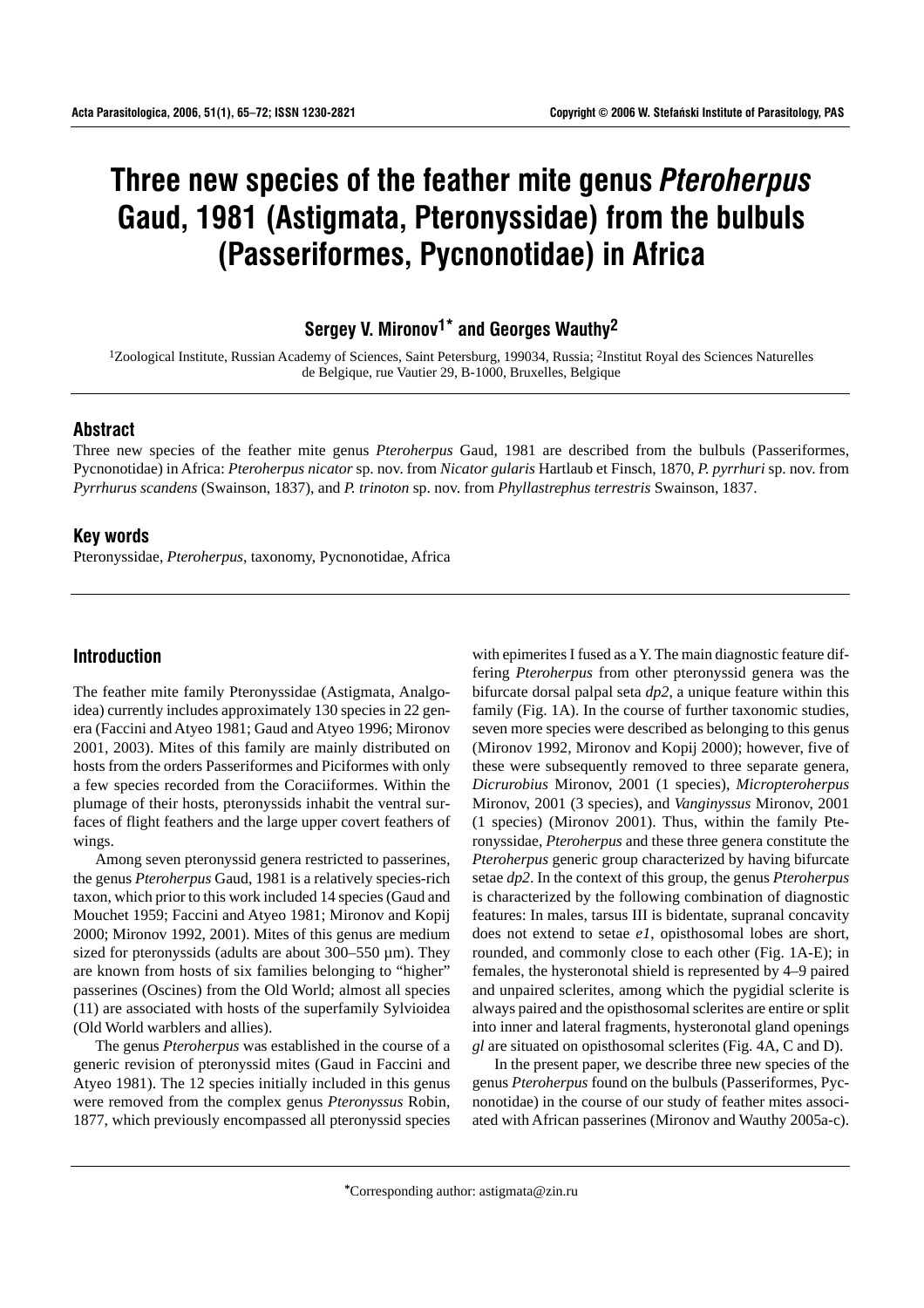

**Fig. 1.** *Pteroherpus trinoton* sp. nov., male: **A** – dorsal view, **B** – ventral view, **C** – tarsus I, dorsal view, **D** – tarsus I, ventral view, **E** – tarsus III, dorsal view; ad – adanal shield, ah – anterior fragment of hysteronotal shield, mh – main body of hysteronotal shield, tv – transventral sclerite, vm – ventral membrane of tarsus I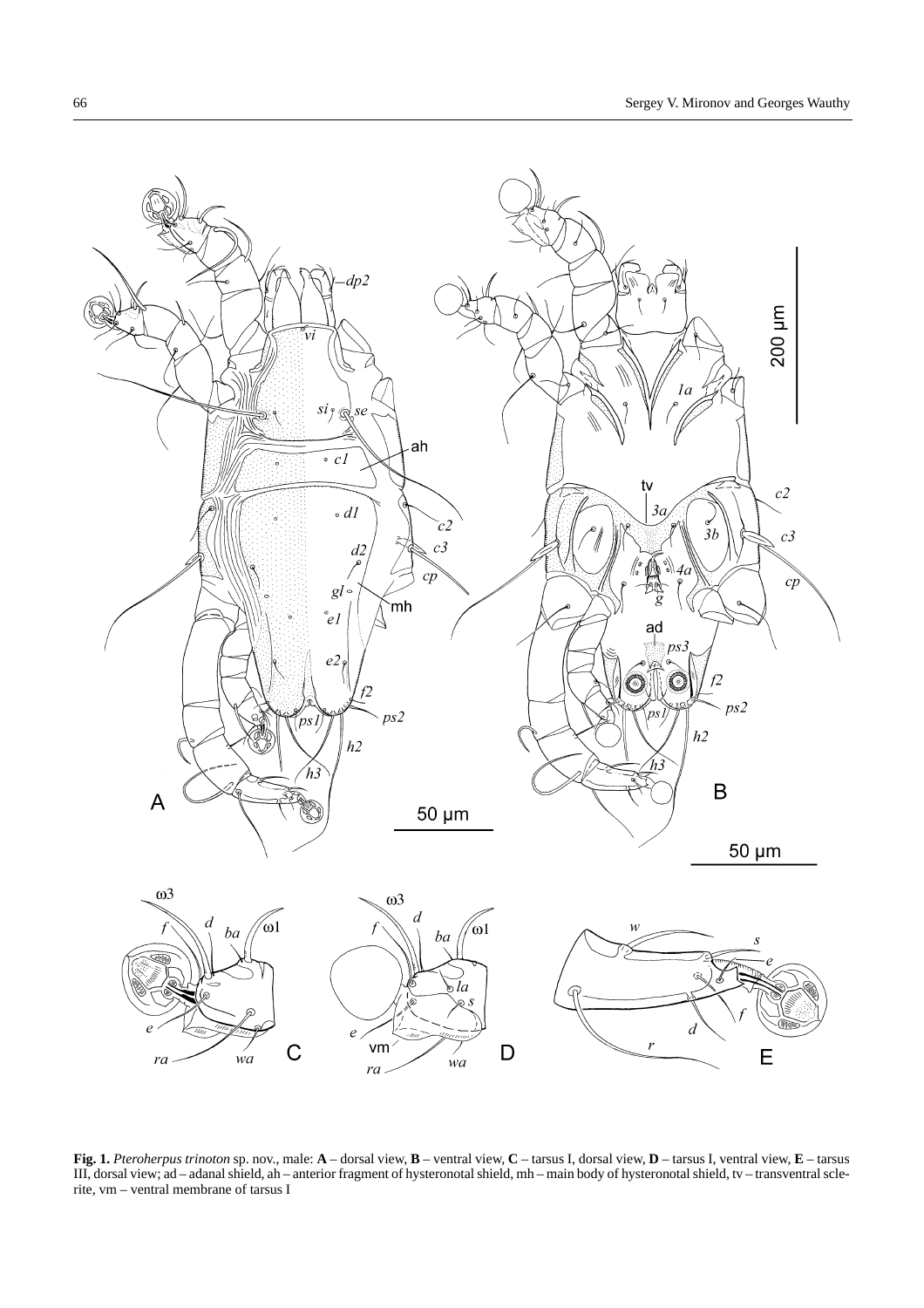# **Materials and methods**

The main part of the material used in the present study was borrowed in a loan from the Musée Royal de l'Afrique Centrale (Tervuren, Belgium) and the University of Georgia (Athens, U.S.A.).

The general morphological terms and nomenclature of leg and idiosomal chaetotaxy follow Gaud and Atyeo (1996). Descriptions of new species are given in the standard formats used for this genus (Mironov 1992, 2001). All measurements in the descriptions are in micrometers  $(\mu m)$ . A full set of standard measurements is given only for the holotype (male) and one paratype (female); the range of idiosomal size (length, width) is displayed for other paratype specimens of the type series. The standard measurements implying the distance between different pairs of setae represent the shortest distance between the transverse levels formed by setae of respective pairs. Scientific names of birds follow Dickinson (2003).

Specimen depositories and reference accession numbers are cited using the following abbreviations: MRAC – Musée Royal de l'Afrique Centrale, Tervuren, Belgium; MZUM – Museum of Zoology, University of Michigan, Ann Arbour, U.S.A.; NU – Nebraska University, Lincoln, U.S.A.; ZISP – Zoological Institute, Saint Petersburg, Russia. Where the collection number consists of two parts, the first refers to the collection number of the mite specimens; the second is the collection number of the respective host specimen.

# **Results**

Pteronyssidae Oudemans, 1941 *Pteroherpus* Gaud, 1981

#### *Pteroherpus trinoton* **sp. nov.** (Figs 1A-E and 4A, B)

Male (holotype): Idiosoma length  $\times$  width 435  $\times$  240 (idiosomal size in 1 paratype  $425 \times 220$ ). Length of hysterosoma 240. Prodorsal shield: Posterior angles rounded, lateral margins with small incision posterior to setae *se*, posterior margin slightly convex, size  $132 \times 113$ , setae *se* separated by 90. Setae *c*2 hair-like, 40 in length; setae *c3* lanceolate,  $37 \times 7.5$ . Hysteronotal shield consists of the main body of this shield occupying hysterosoma and anterior fragment situated in posterior quarter of propodosoma; main body of hysteronotal shield with slightly convex anterior margin (Fig. 1A), with rounded anterior angles, length along midline 255, width at anterior margin 154; anterior hysteronotal fragment as low trapezium; total length of hysteronotal shield (including anterior fragment) 295, distance between prodorsal and hysteronotal shields about 10. Opisthosomal lobes short, rounded; terminal cleft widely U-shaped, 10 long, length of the cleft including supranal concavity 78; margin of lobes without membrane. Setae *f2* dorsal. Dorsal measurements: *c2*:*d2* 62, *d2*:*e2* 112, *d2*:*gl* 33, *gl*:*e1* 24–30, *e2*:*h3* 56, *h2*:*h2* 72, *h3*:*h3* 51. Transventral sclerite Y-shaped, 28 along midline, 22 in width in posterior part; tips of epiandrium scarcely expressed; genital arch  $35 \times 20$ ; aedeagus thin, as long as half length of genital arch. Adanal shield as small poorly sclerotized plate of irregular form (Fig. 1B). Diameter of anal discs 16. Ventral measurements: *ps2*:*ps2* 84, *ps3*:*ps3* 28, *ps3*:*h3* 50. Ventral membrane of tarsus I as long as segment. Tarsus III 75 long, with narrow bidentate apex, all setae setiform, seta *w* 33 long, setae *s* 22, setae *r* almost as long as the segment (Fig. 1E). Tarsus IV subequal in length to tibia IV; modified seta *d* in distal half of segment.

Female (paratype): Idiosoma length  $\times$  width 530  $\times$  250. Length of hysterosoma 350. Prodorsal shield as in the male,  $132 \times 128$ , setae *se* separated by 84. Setae *c*2 short hair-like, 30 long; setae  $c3$  lanceolate,  $38 \times 8$ . Arrangement of hysteronotal shields: Anterior hysteronotal sclerite, central sclerite, pair of lateral opisthosomal sclerites, pair of inner opisthosomal sclerites, and pair of pygidial sclerites (Fig. 4A). Anterior hysteronotal sclerite as large transverse plate encompassing bases of setae *c1*, *c2*. Central sclerite large approximately rectangular in form,  $192 \times 122$ . Lateral opisthosomal shields generally ovate, longitudinal, with openings *gl* in anterior part; 68–76 long, 33–36 wide. Inner opisthosomal sclerites ovate, convergent to midline by anterior ends, 80–85 long, 43–45 wide. Setae *d1*, *d2* on central sclerite, setae *e1* on anterior margin of inner opisthosomal sclerites, setae *e2* in posterior half of lateral opisthosomal sclerites. Setae *ps1* at level of setae *h2*. Dorsal measurements: *c2*:*d2* 136, *d2*:*e2* 120, *d2*:*gl* 88, *gl*:*e1* 5–8, *e2*:*h3* 108, *h2*:*h2* 88, *h3*:*h3* 84. Epigynium with short lateral extensions and slightly divergent posterior ends,  $55 \times 100$  (Fig. 4B).

Diagnosis: The new species is close to *Pteroherpus doleoplax* (Gaud et Mouchet, 1959) by following features: In female, the anterior hysteronotal sclerite present, unpaired, and free from prodorsal shield, opisthosomal sclerites separated from central sclerite; in males, anterior hysteronotal sclerite present, free from prodorsal shield. The male of *Pteroherpus trinoton* differs by having longer aedeagus, which is as long as half-length of genital arch, supranal concavity extending by the anterior end beyond the level of setae *e2*, and poorly expressed tips of epiandrium; the female differs by having opisthosomal sclerites completely split into lateral and inner fragments and setae *e1* situated on anterior margin of the inner fragments of these shields. In the males of *P. doleoplax*, the aedeagus is as long as one quarter of genital arch, supranal concavity is not extended to the level of setae *e2*, and tips of epiandrium are extended to midlevel of genital apparatus; in the females, opisthosomal sclerites are C-shaped, i.e. not completely split into fragments, and setae *e1* are situated on striated tegument.

Type material: Male holotype and 1 female paratype (NU 3824) from *Phyllastrephus terrestris* Swainson, 1837 (Pycnonotidae), South Africa, Cape Province, Storms River, 31.XII.1953, F. Zumpt; 1 male paratype (NU 3611), same data. Holotype and female paratype – MZUM, male paratype – ZISP.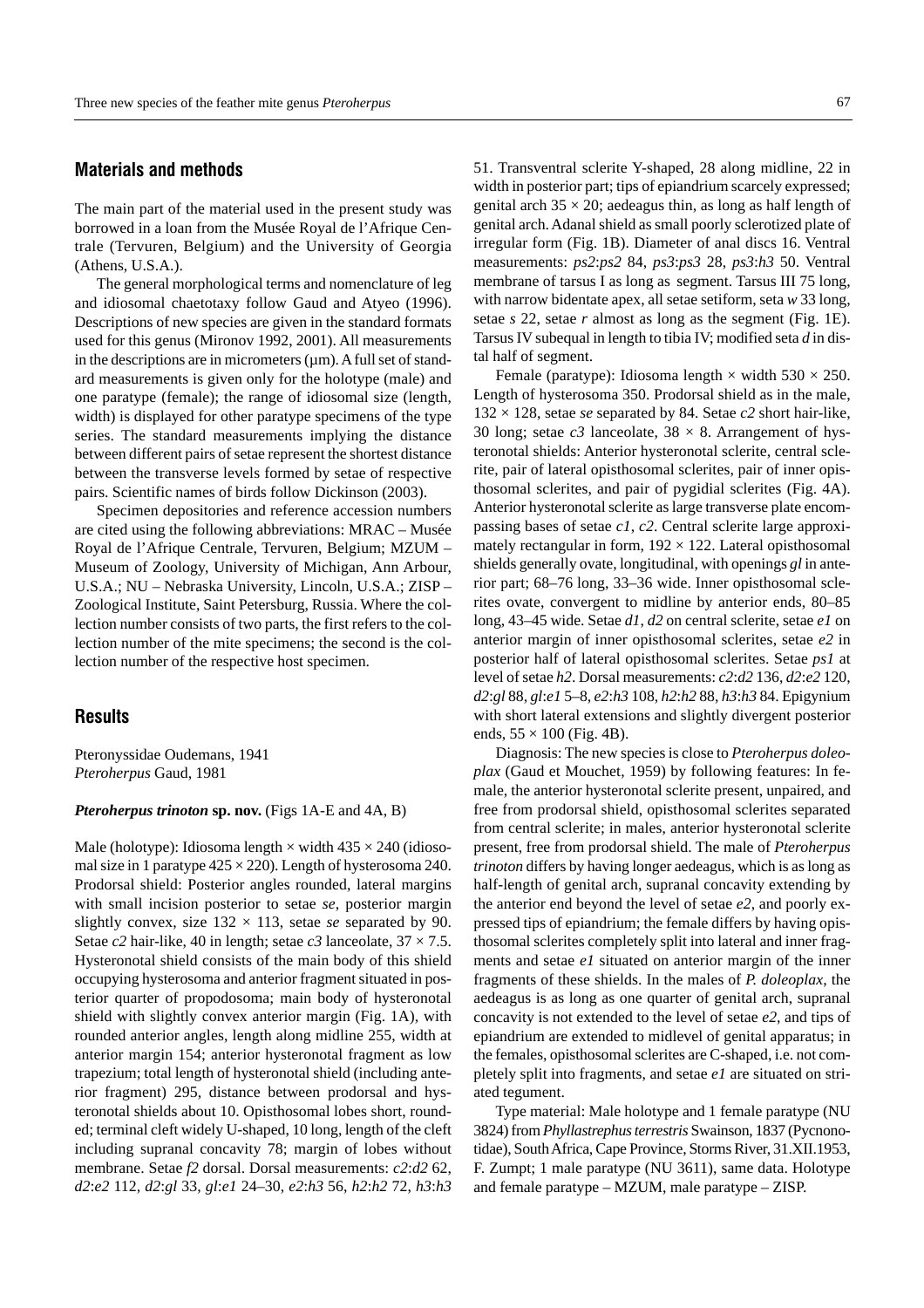Etymology: From *notum* (Latin – shield), to point out three separate median sclerites on dorsum.

### *Pteroherpus pyrrhuri* **sp. nov.** (Figs 2A-D and 4C)

Male (holotype): Idiosoma length  $\times$  width 380  $\times$  215 (idiosomal size in 5 paratypes  $365-383 \times 205-230$ ). Length of hysterosoma 220. Prodorsal shield: Posterior angles rounded, lateral margins with poorly marked incision posterior to setae *se*, posterior margin straight, size 106 × 108, setae *se* separated by 90. Setae *c2* short, hair-like, 30 long; setae *c3* lanceolate, 28  $\times$  5. Hysteronotal shield entire (Fig. 2A), anterior end spreading onto posterior part of prodorsum and encompassing setae *c1*, anterior margin straight, anterior angles widely rounded,



**Fig. 2.** *Pteroherpus pyrrhuri* sp. nov., male: **A** – dorsal view, **B** – ventral view, **C** – dorsal view of opisthosoma, **D** – tarsus III, dorsal view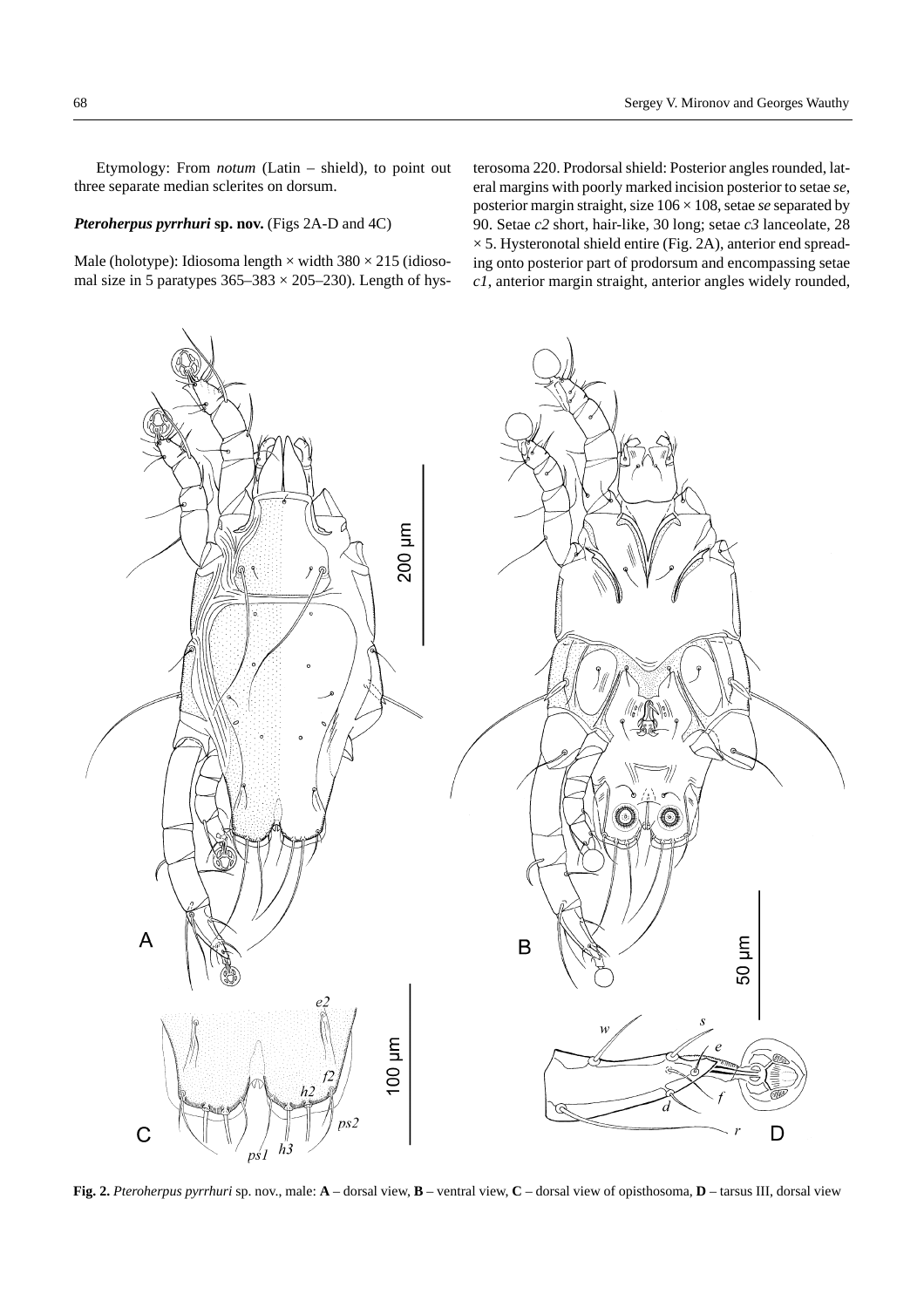length along midline 256, width at anterior margin 160. Distance between prodorsal and hysteronotal shields 10. Opisthosomal lobes short, rounded; terminal cleft widely Ushaped, 18 long, length of the cleft including supranal concavity 35; margin of lobes and terminal cleft with narrow membrane (Fig. 2C). Setae *f2* dorsal. Dorsal measurements: *c2*:*d2* 52, *d2*:*e2* 105, *d2*:*gl* 32, *gl*:*e1* 18, *e2*:*h3* 59, *h2*:*h2* 62, *h3*:*h3* 62. Transventral sclerite Y-shaped, 29 along midline, 20 in width in posterior part; tips of epiandrium scarcely expressed; genital arch  $35 \times 18$ ; aedeagus approximately as long as one third of genital arch. Adanal shield absent. Diameter of anal discs 17. Ventral measurements: *ps2*:*ps2* 92, *ps3*:*ps3* 32, *ps3*:*h3* 53. Ventral membrane of tarsus I as long as the segment. Tarsus III 67 long, with obliquely cut apex, its bidentation poorly expressed, all setae setiform, seta *w* 25 long, seta *s* 18; seta *r* slightly longer than segment (Fig. 2D). Tarsus IV slightly longer than tibia IV; modified seta *d* in distal half of segment.

Female (paratype): Idiosoma length  $\times$  width 485  $\times$  230 (in 6 other paratypes  $465-475 \times 210-225$ ). Length of hysterosoma 330. Prodorsal shield as in the male, 120 × 119, setae *se* separated by 94. Setae *c2* short hair-like, 30 long; setae *c3* lanceolate,  $33 \times 6.5$ . Arrangement of hysteronotal shields: Anterior hysteronotal sclerite, central sclerite fused with inner opisthosomal sclerites, pair of lateral opisthosomal sclerites, and pair of pygidial sclerites (Fig. 4C). Anterior hysteronotal sclerite as large transverse plate, encompassing bases of setae *c1* and *c2*. Central sclerite fused with inner opisthosomal sclerites forming large λ-shaped sclerite covering most of median area of hysterosoma; total length of this sclerite 252, width at anterior margin 102, length of incision in posterior margin 60. Lateral opisthosomal sclerites as longitudinal plates with opening *gl* in anterior end, 68–70 × 24–27. Setae *d1*, *d2* and *e1* on central sclerite, setae *e2* on lateral opisthosomal sclerites. Setae *ps1* at level of setae *h2*. Dorsal measurements: *c2*:*d2* 128, *d2*:*e2* 110, *d2*:*gl* 74, *gl*:*e1* 6–10, *e2*:*h3* 104, *h2*:*h2* 86, *h3*:*h3* 84. Epigynium with lateral extensions and slightly divergent posterior ends,  $50 \times 82$ .

Diagnosis: The new species is close to *Pteroherpus doleoplax* and to the previous species by the following features: In female, anterior hysteronotal sclerite present, unpaired, and free from prodorsal shield, opisthosomal sclerites separated from central sclerite; in male, hysteronotal shield occupies posterior part of prodorsum and encompasses bases of setae *c1*. The males of *P. pyrrhuri* differ from these species by having the entire hysteronotal shield extended almost to posterior margin of prodorsal shield (Fig. 2A) and obliquely cut apex of tarsus III (Fig. 2D). The females differ by structure of opisthosomal sclerites: Each sclerite completely split into lateral and inner fragments; the latter fragments are fused to central sclerites (Fig. 4C). In the males of *P. doleoplax* and *P. trinoton*, the anterior part of hysteronotal shield is split from the main body of the shield, and apex of tarsus is clearly bidentate; in the females, inner opisthosomal shield or its fragments are separated from the central sclerite.

69

Type material: Male holotype, 1 male and 2 female paratypes (MRAC 180 112) from *Pyrrhurus scandens* (Swainson, 1837) (Pycnonotidae), Western Cameroon, V.1959, coll. unknown; 4 male paratypes and 5 female paratypes (MRAC 180 111 and 180 113), same data. Holotype and all paratypes – MRAC.

Etymology: Specific epithet derives from the generic name of the host.

#### *Pteroherpus nicator* **sp. nov.** (Figs 3A-D and 4D)

Male (holotype): Idiosoma length  $\times$  width 362  $\times$  215 (idiosomal size in 6 paratypes  $335-370 \times 195-223$ ). Length of hysterosoma 220. Prodorsal shield: Posterior angles rounded, lateral margins with narrow incision posterior to setae *se*, posterior margin convex, size 108 × 92, setae *se* separated by 80. Setae *c2* hair-like, 35 in length; setae *c3* narrowly lanceolate,  $45 \times 6$ . Hysteronotal shield entire (Fig. 3A), not extending to level of setae *c2*, anterior margin straight, anterior angles acute, length along midline 192, width at anterior margin 92. Distance between prodorsal and hysteronotal shields about 10. Opisthosomal lobes short, semi-ovate; margin of lobes with narrow membrane. Terminal cleft widely U-shaped, 12 long; length of the cleft including supranal concavity 38. Setae *f2* situated ventrally. Dorsal measurements: *c2*:*d2* 62, *d2*:*e2* 96, *d2*:*gl* 40, *gl*:*e1* 0–5, *e2*:*h3* 51, *h2*:*h2* 54, *h3*:*h3* 41. Transventral sclerite Y-shaped, 19 along midline, 20 in width in posterior part (Fig. 3B); tips of epiandrium extending to setae  $4a$ ; genital arch  $28 \times 16$ ; aedeagus thin, as long as one third of genital arch. Adanal shield as small plate of irregular form (Fig. 3C). Diameter of anal discs 16. Ventral measurements: *ps2*:*ps2* 56, *ps3*:*ps3* 26, *ps3*:*h3* 46. Ventral membrane of tarsus I as long as  $\frac{3}{4}$  of segment. Tarsus III 64 long, with narrow bidentate apex, all setae setiform, seta *w* 32, seta *s* 14, setae *r* as long as segment (Fig. 3D). Tarsus IV subequal to tibia IV; modified seta *d* in distal half of segment.

Female (paratype): Idiosoma length  $\times$  width 440  $\times$  195 (idiosomal size in 8 other paratypes  $420-455 \times 180-210$ ). Length of hysterosoma 305. Prodorsal shield as in the male, 115 × 95, setae *se* separated by 83. Setae *c2* short, hair-like, 25 long; setae  $c3$  narrowly lanceolate,  $42 \times 5$ . Arrangement of hysteronotal shields: Central sclerite, pair of lateral opisthosomal sclerites and pair of pygidial sclerites (Fig. 4D). Central sclerite as small longitudinal plate slightly enlarged posteriorly, not extending by posterior end to setae  $e_1$ , size  $97 \times 45$ . Lateral opisthosomal shields as longitudinal obliquely directed plates, with openings *gl* in anterior part; 75–77 long, 26–28 wide. Setae *c1*, *c2*, *d1*, *d2* and *e1* on striated tegument, setae *e2* in anterior half of opisthosomal sclerites. Setae *ps1* at level of setae *h2*. Dorsal measurements: *c2*:*d2* 105, *d2*:*e2* 108, *d2*:*gl* 94, *e1*:*gl* 10–12, *e2*:*h3* 95, *h2*:*h2* 94, *h3*:*h3* 68. Epigynium with lateral extensions and slightly divergent posterior ends,  $45 \times 83$ .

Diagnosis: The new species is close to *Pteroherpus diploplax* (Gaud et Mouchet, 1959) in having relatively small cen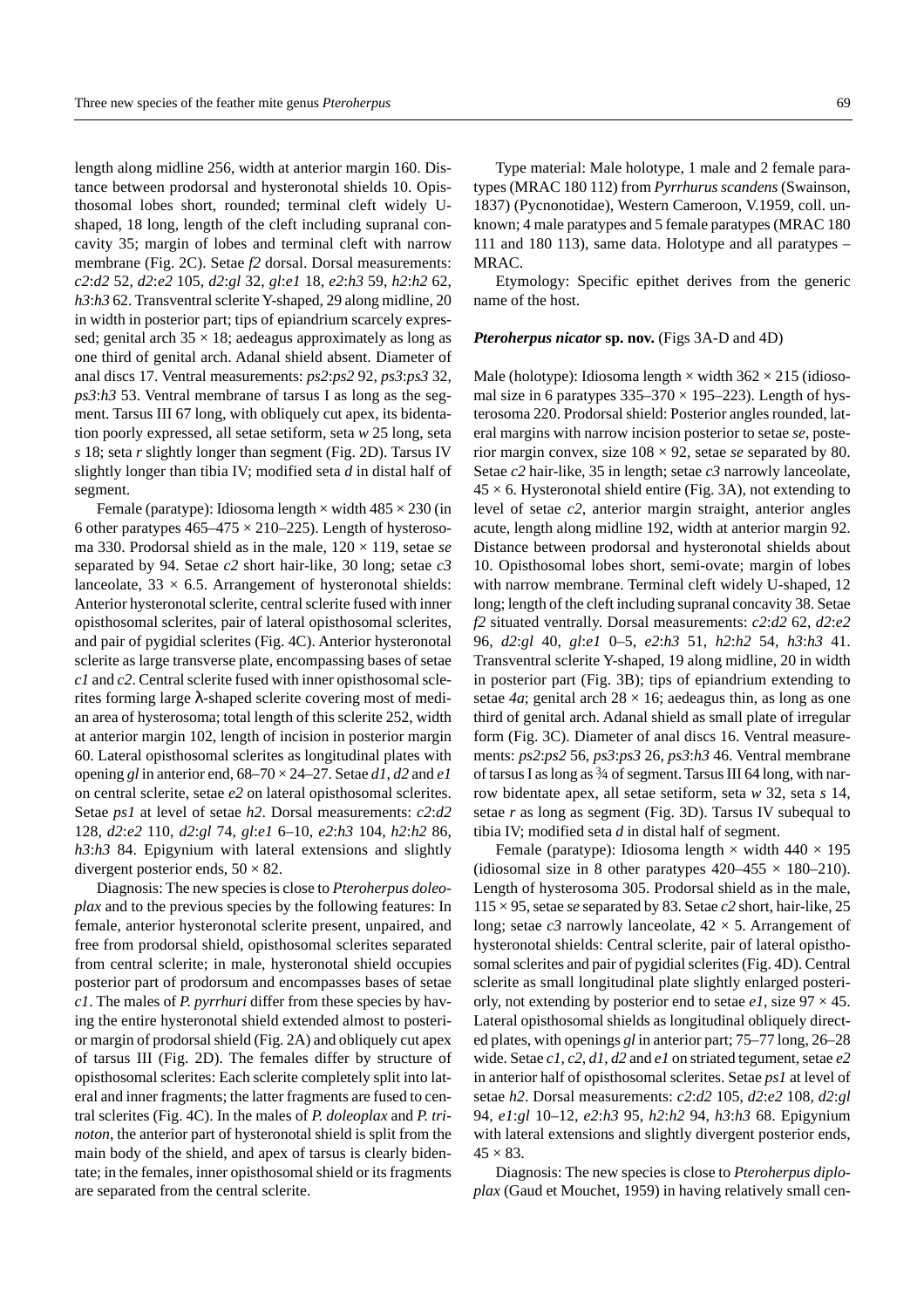tral sclerite in females and large region of striated tegument in sejugal area in both sexes. The males differ by shorter opisthosoma (lobar apices are at the level of the articulation femur/genu III) and shorter transventral sclerite, which is approximately as wide as long; the females differ by having the central sclerite narrowed in anterior part and not encompassing bases of setae *d1* and by the absence of the inner opisthosomal sclerites. In the males of *P. diploplax*, the opisthosoma is elongated (lobar apices at level of the articulation genu/tibia III), and the transventral sclerite is 3 times as long



**Fig. 3.** *Pteroherpus nicator* sp. nov., male: **A** – dorsal view, **B** – ventral view, **C** – ventral view of opisthosoma, **D** – tarsus III, dorsal view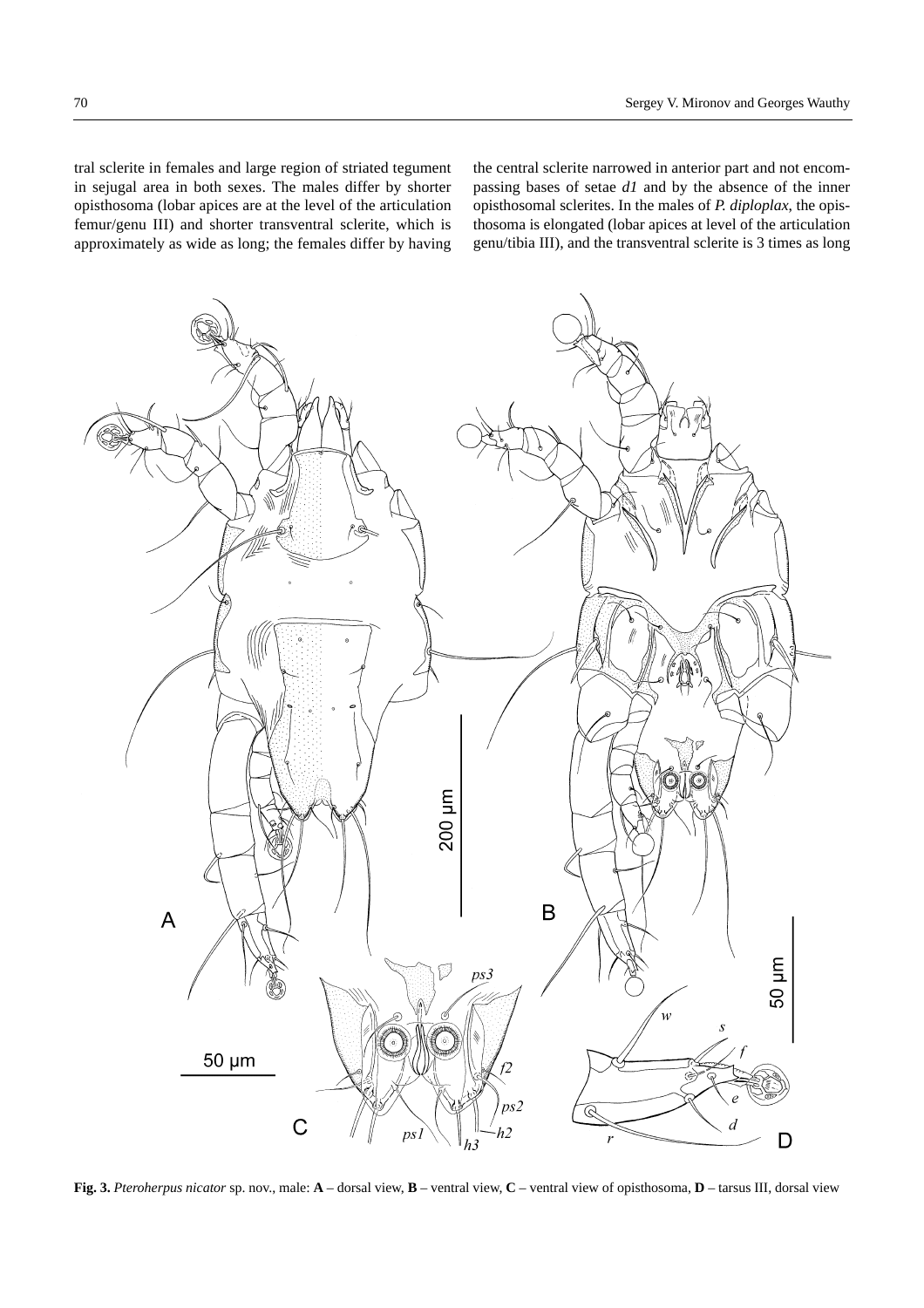

**Fig. 4.** *Pteroherpus* females: **A** – *P. trinoton*, dorsal view, **B** – same, ventral view of hysterosoma, **C** – *P. pyrrhuri*, dorsal view of idiosoma, **D** – *P. nicator*, dorsal view of idiosoma. Sclerites of hysteronotal shield: as – anterior hysteronotal sclerite, cs – central sclerite, is – inner opisthosomal sclerite, ls – lateral opisthosomal sclerite, pg – pygidial sclerite